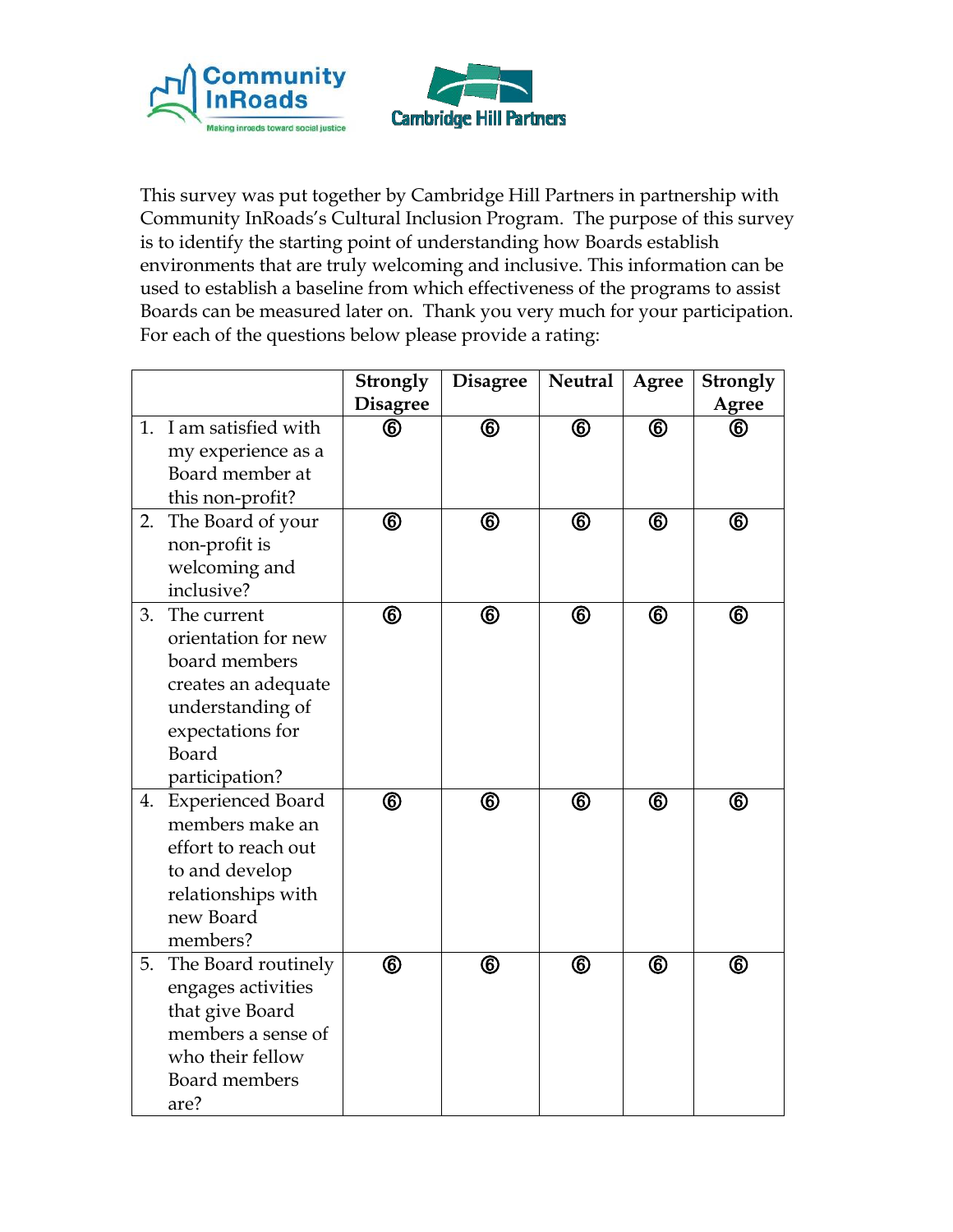



|    |                                            | Strongly<br><b>Disagree</b> | <b>Disagree</b> | <b>Neutral</b> | <b>Agree</b>   | Strongly<br><b>Agree</b> |
|----|--------------------------------------------|-----------------------------|-----------------|----------------|----------------|--------------------------|
| 6. | I feel a sense of                          | ⑥                           | $^\circledR$    | $^\circledR$   | $^{\circledR}$ | ❻                        |
|    | inclusion and                              |                             |                 |                |                |                          |
|    | belonging on this                          |                             |                 |                |                |                          |
|    | Board?                                     |                             |                 |                |                |                          |
| 7. | Board leadership                           | ⑥                           | $^\circledR$    | $^\circledR$   | $^{\circledR}$ | $^\circledR$             |
|    | tolerates differences                      |                             |                 |                |                |                          |
|    | of style even if                           |                             |                 |                |                |                          |
|    | those differences                          |                             |                 |                |                |                          |
|    | are expressed as                           |                             |                 |                |                |                          |
|    | challenges to the                          |                             |                 |                |                |                          |
|    | leadership?                                |                             |                 |                |                |                          |
| 8. | I encounter<br>unwritten rules             | ⑥                           | $^{\circledR}$  | $^\circledR$   | $^{\circledR}$ | $^\circledR$             |
|    |                                            |                             |                 |                |                |                          |
|    | concerning how<br>one is expected to       |                             |                 |                |                |                          |
|    | interact with Board                        |                             |                 |                |                |                          |
|    | colleagues?                                |                             |                 |                |                |                          |
| 9. | Leadership                                 | ⑥                           | $^\circledR$    | $^\circledR$   | $^{\circledR}$ | $^\circledR$             |
|    | positions on the                           |                             |                 |                |                |                          |
|    | Board are rotated                          |                             |                 |                |                |                          |
|    | routinely so that                          |                             |                 |                |                |                          |
|    | new Board                                  |                             |                 |                |                |                          |
|    | members are                                |                             |                 |                |                |                          |
|    | afforded an                                |                             |                 |                |                |                          |
|    | opportunity to                             |                             |                 |                |                |                          |
|    | exercise influence?                        |                             |                 |                |                |                          |
|    | 10. Board leadership is                    | ⑥                           | $^\circledR$    | $^\copyright$  | $^\copyright$  | $\circledast$            |
|    | open to considering                        |                             |                 |                |                |                          |
|    | diverse                                    |                             |                 |                |                |                          |
|    | perspectives                               |                             |                 |                |                |                          |
|    | expressed by other                         |                             |                 |                |                |                          |
|    | Board members?                             |                             |                 |                |                |                          |
|    | 11. Board leadership                       | $^\circledR$                | $^\circledR$    | $^\circledR$   | $^\circledR$   | $^\circledR$             |
|    | encourages all                             |                             |                 |                |                |                          |
|    | Board members to                           |                             |                 |                |                |                          |
|    | express their                              |                             |                 |                |                |                          |
|    | opinions?                                  |                             |                 |                |                |                          |
|    | 12. Board leadership is<br>comfortable and | ⑥                           | $^{\circledR}$  | $^\circledR$   | $^{\circledR}$ | $^\circledR$             |
|    |                                            |                             |                 |                |                |                          |